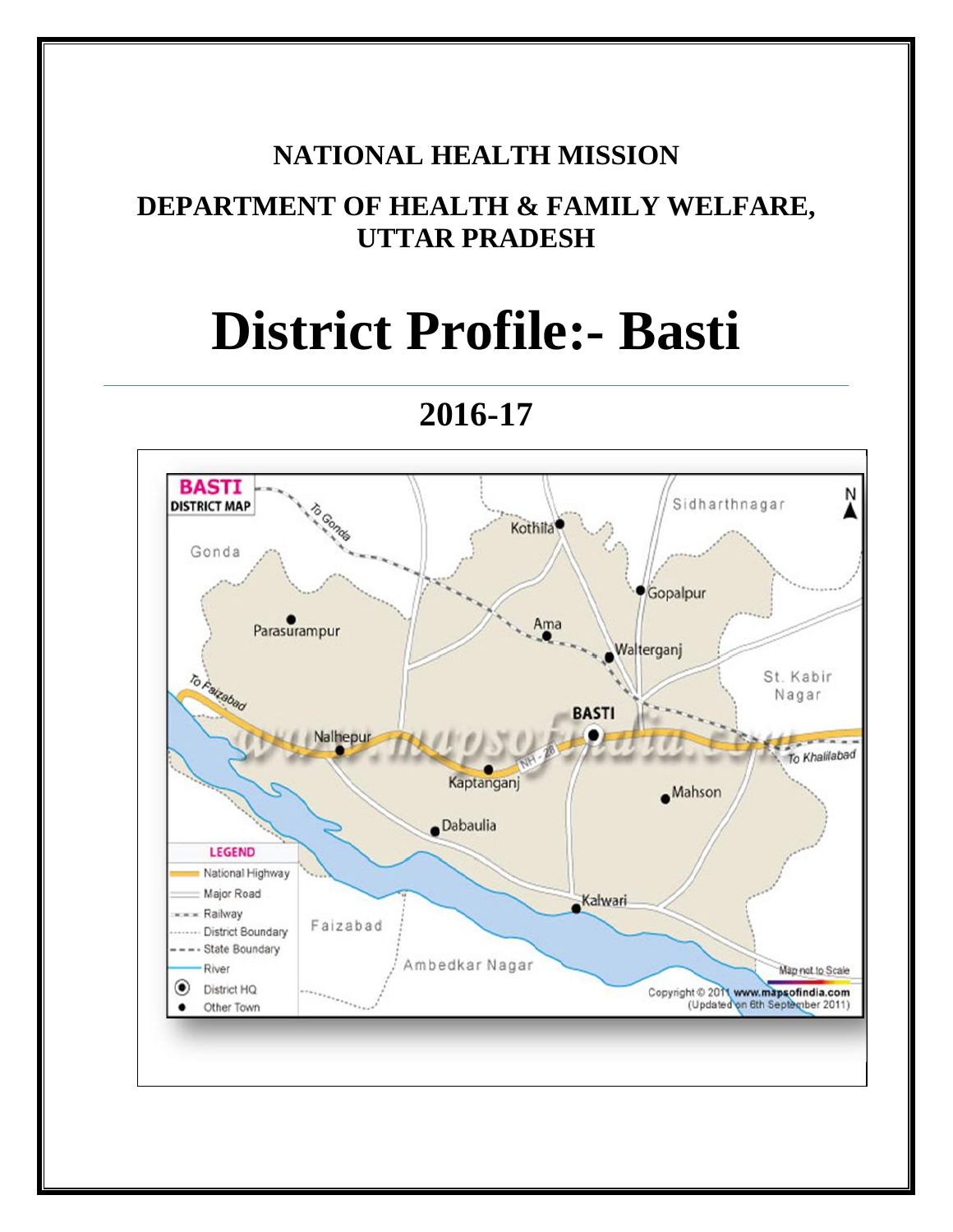# **District Profile:-**

| <b>Particulars</b>                                      | District:-Basti       | <b>Uttar Pradesh</b> |
|---------------------------------------------------------|-----------------------|----------------------|
| Rural Population (In lakhs) (Census 2011)               | 23.229                | 1551.11              |
| Number of Districts (RHS 2014)                          |                       | 75                   |
| Number of Sub District (Tehsil/Taluka) etc.)Census 2011 | 4                     | 312                  |
| Number of Villages (RHS 2014)                           | 3305                  | 106704               |
| Number of District Hospitals (RHS 2014)                 | 4                     | 160                  |
| Number of Community Health Centres (RHS) 2014)          | 11                    | 773                  |
| Number of Primary Health Centres (RHS 2014)             | $30$ PHC $+$<br>4BPHC | 3497                 |
| Number of Sub Centres (RHS 2014)                        | 273                   | 20521                |

# **Demographic Profile:-**

| <b>Indicator</b>                                   | District:-Basti | <b>Uttar Pradesh</b> |
|----------------------------------------------------|-----------------|----------------------|
| Total Population (In Crore) (Census 2011)          | 0.245           | 19.96                |
| Decadal Growth (%) (Census 2001)                   | 18.05           | 20.09                |
| Crude Birth Rate (SRS 2014)                        | 27.0            | 27.2                 |
| Crude Death Rate (SRS 2014)                        | 11.1            | 7.7                  |
| Natural Growth Rate (SRS 2014)                     | 15.9            | 19.5                 |
| Sex Ratio (Census 2011)                            | 959             | 908                  |
| Child Sex Ratio (Census 2011)                      | 922             | 899                  |
| Schedule Caste population (In Crore) (Census 2001) | 0.51            | 3.51                 |
| Schedule Tribe population (In Crore) (Census 2001) | 0.0036          | 0.011                |
| Total Literacy Rate (%) (Census 2011)              | 69.69           | 69.72                |
| Male Literacy Rate (%) (Census 2011)               | 80.65           | 79.24                |
| Female Literacy Rate (%) (Census 2011)             | 58.35           | 59.26                |

# **Status of Health Indicators:-**

| <b>Indicators</b>            | District:-Basti      |                      | $\frac{6}{9}$<br><b>Decline</b><br>(MH) | <b>Uttar Pradesh</b> |                        | $\frac{0}{0}$<br><b>Decline</b><br>(MH) |
|------------------------------|----------------------|----------------------|-----------------------------------------|----------------------|------------------------|-----------------------------------------|
| <b>Infant Mortality Rate</b> | 84<br>'AHS-<br>2011) | 81<br>(AHS-<br>2013) | 3.58%                                   | 71<br>$(SRS-2006)$   | 50<br>$(SRS-$<br>2014) | 29.57%                                  |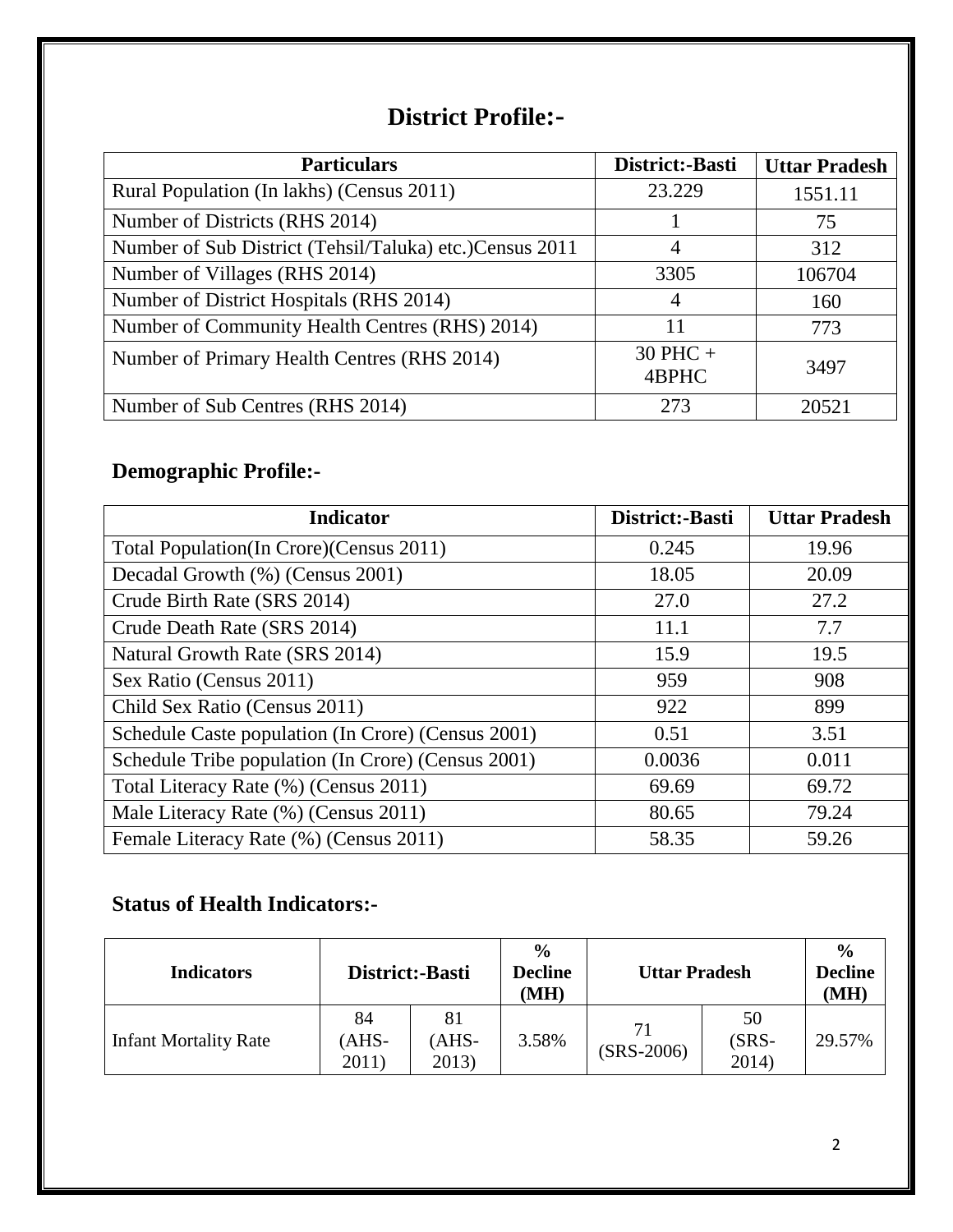| <b>Neo-Natal Mortality Rate</b>  | 62<br>$(AHS-$<br>2011)  | 60<br>$(AHS-$<br>2013)   | 3.22%  | 46<br>(SRS 2006)         | 35<br>$(SRS-$<br>2014)   | 23.91%  |
|----------------------------------|-------------------------|--------------------------|--------|--------------------------|--------------------------|---------|
| <b>Maternal Mortality Ratio</b>  | 412<br>$(AHS-$<br>2011) | 304<br>$(AHS-$<br>2013)  | 26.21% | 440<br>(SRS 2004-<br>06) | 285<br>(SRS 2011-<br>13) | 35.22%  |
| <b>Total Fertility Rate</b>      | 3.9<br>$(AHS-$<br>2010) | 3.5<br>$(AHS -$<br>2012) | 10.25% | 4.2<br>$(SRS-2006)$      | 3.1<br>(SRS 2014)        | 26.19%  |
| <b>Under-five Mortality Rate</b> | 109<br>$(AHS-$<br>2011) | 106<br>$(AHS -$<br>2013) | 2.75%  | 91<br>(SRS 2008)         | 64<br>(SRS)<br>2013)     | 29.67 % |

# **Progress under Health Systems Strengthening:-**

| SI.<br>N <sub>0</sub> | <b>Activity</b>             | <b>Status</b>                                                                                                                                                                                                                           |
|-----------------------|-----------------------------|-----------------------------------------------------------------------------------------------------------------------------------------------------------------------------------------------------------------------------------------|
| $\mathbf{1}$          | 24x7 PHCs                   | Out of 45 Health Units, only 14 CHC/BPHC/PHCs are functioning<br>on $24x7$ basis.                                                                                                                                                       |
| $\overline{2}$        | Functioning<br>as FRUs      | Only 3 Facilities (DWH Basti, CHC Harraia & CHC Rudhaoli) are<br>working as FRUs. But Operationalization of Harraia & Rudhaoli is<br>under process.                                                                                     |
| 3                     | <b>ASHAs</b><br>Selected    | 2211 ASHAs have been engaged<br>(2028 have been trained in 1 <sup>st</sup> Module, and 2028 ASHAs are<br>trained upto $5th$ Module and 1200 ASHAs trained in Round-1 &<br>1200 ASHAs trained in Round-2 of $6^{th}$ & $7^{th}$ Modules) |
| $\overline{4}$        | Contractual<br>appointments | Officers (MBBS) 9, Specialist-3, AYUSH Mos/<br>(Medical)<br>Physicians 29, SNs-107 ANMs 72 (33-MH, UPHC-11+ 28-<br>RBSK), (Pharmacists-6 (4-RBSK+2UPHC)                                                                                 |
| 5                     | Rogi Kalyan<br>Samiti       | 19 facilities (4 DH, 15 CHCs/BPHC) have been registered with<br>RKS.                                                                                                                                                                    |
| 6                     | <b>VHSNCs</b>               | Out of 1247 Gram Sabha, 1047 Gram Sabha constituted VHSNCs.                                                                                                                                                                             |
| $\overline{7}$        | <b>DLVMCs</b>               | DLVMC has been formed & meeting organized on regular<br>interval.                                                                                                                                                                       |
| 8                     | <b>VHNDs</b>                | 25939 VHNDs were held during 2015-16.                                                                                                                                                                                                   |
| 9                     | <b>ERS</b>                  | 35 (102-Type) & 24 (108-Type) are operational.                                                                                                                                                                                          |
| 10                    | <b>MMU</b>                  | No approval of Mobile Medical Units (MMU) has been given to<br>the District.                                                                                                                                                            |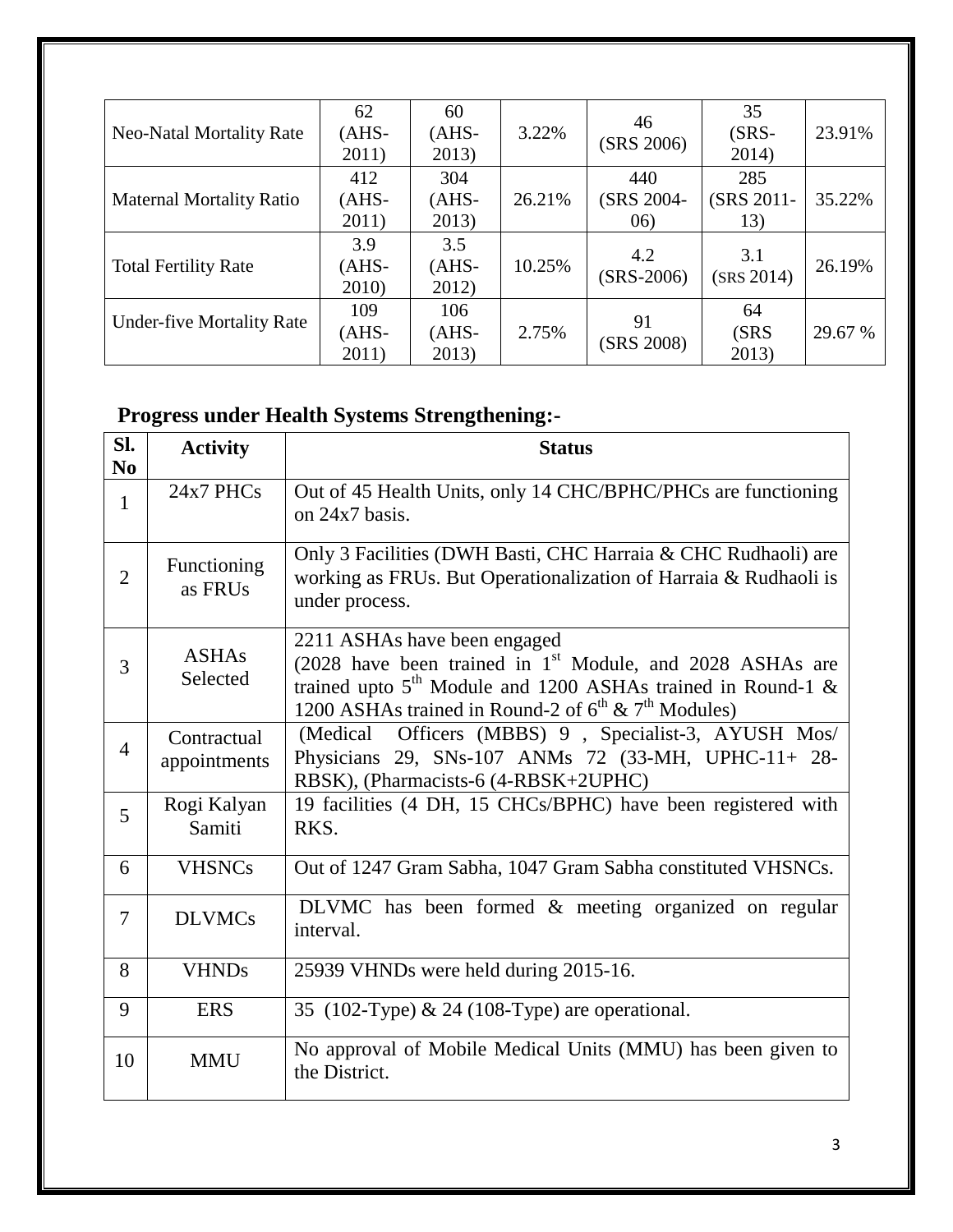| 11 | Ambulance         | An approval of 59 (35-102 $& 24$ -108) ambulances has been given<br>to the District.                              |          |                              |  |                                     |                     |
|----|-------------------|-------------------------------------------------------------------------------------------------------------------|----------|------------------------------|--|-------------------------------------|---------------------|
|    |                   | Facility                                                                                                          | Sanction | New Construction<br>Complete |  | Renovation/Up gradation<br>Sanction | Complete            |
|    |                   | <b>SCs</b>                                                                                                        |          |                              |  |                                     |                     |
| 12 | Infrastructure    | <b>PHCs</b>                                                                                                       |          |                              |  |                                     |                     |
|    | Strengthening     | DH                                                                                                                |          |                              |  |                                     |                     |
|    |                   | <b>AYUSH Wing</b>                                                                                                 |          |                              |  |                                     |                     |
|    |                   | Women Host.                                                                                                       |          |                              |  |                                     |                     |
|    |                   |                                                                                                                   |          |                              |  |                                     |                     |
|    |                   | Sick New Born Care unit (SNCU)                                                                                    |          |                              |  |                                     | Yes at DWH          |
|    | New Born          |                                                                                                                   |          |                              |  |                                     | Yes (CHC Harraia    |
| 13 | <b>Care Units</b> | New Born Stabilization Unit (NBSU)<br>New Born Care Corner (NBCC)<br><b>Nutrition Rehabilitation Center (NRC)</b> |          |                              |  |                                     | & Rudhaoli)         |
|    | established       |                                                                                                                   |          |                              |  |                                     | Yes-18 (At FRU $\&$ |
|    |                   |                                                                                                                   |          |                              |  |                                     | 24x7 Facility)      |
|    |                   |                                                                                                                   |          |                              |  |                                     | Yes at DH           |

## **Physical Progress of Institutional Deliveries and JSY:-**

| Year    | <b>Institutional Deliveries</b> | <b>JSY</b> beneficiaries |
|---------|---------------------------------|--------------------------|
| 2013-14 | 42496                           | 42145                    |
| 2014-15 | 40286                           | 39935                    |
| 2015-16 | 40167                           | 39816                    |

#### **1. Funds Released under NRHM :-** *(in crores)*

| Year    | <b>Allocation</b> | Release* | <b>Expenditure</b> |
|---------|-------------------|----------|--------------------|
| 2012-13 | 40.2585           | 38.7117  | 17.0984            |
| 2013-14 | 38.7333           | 15.6748  | 32.3404            |
| 2014-15 | 37.8916           | 30.9836  | 29.0926            |
| 2015-16 | 44.1420           | 34.4313  | 30.6082            |
| Total:- | 161.0254          | 119.8014 | 109.1312           |

\*Release figures for the F.Y. 2015-16 are updated on 31.03.2016 and provisional.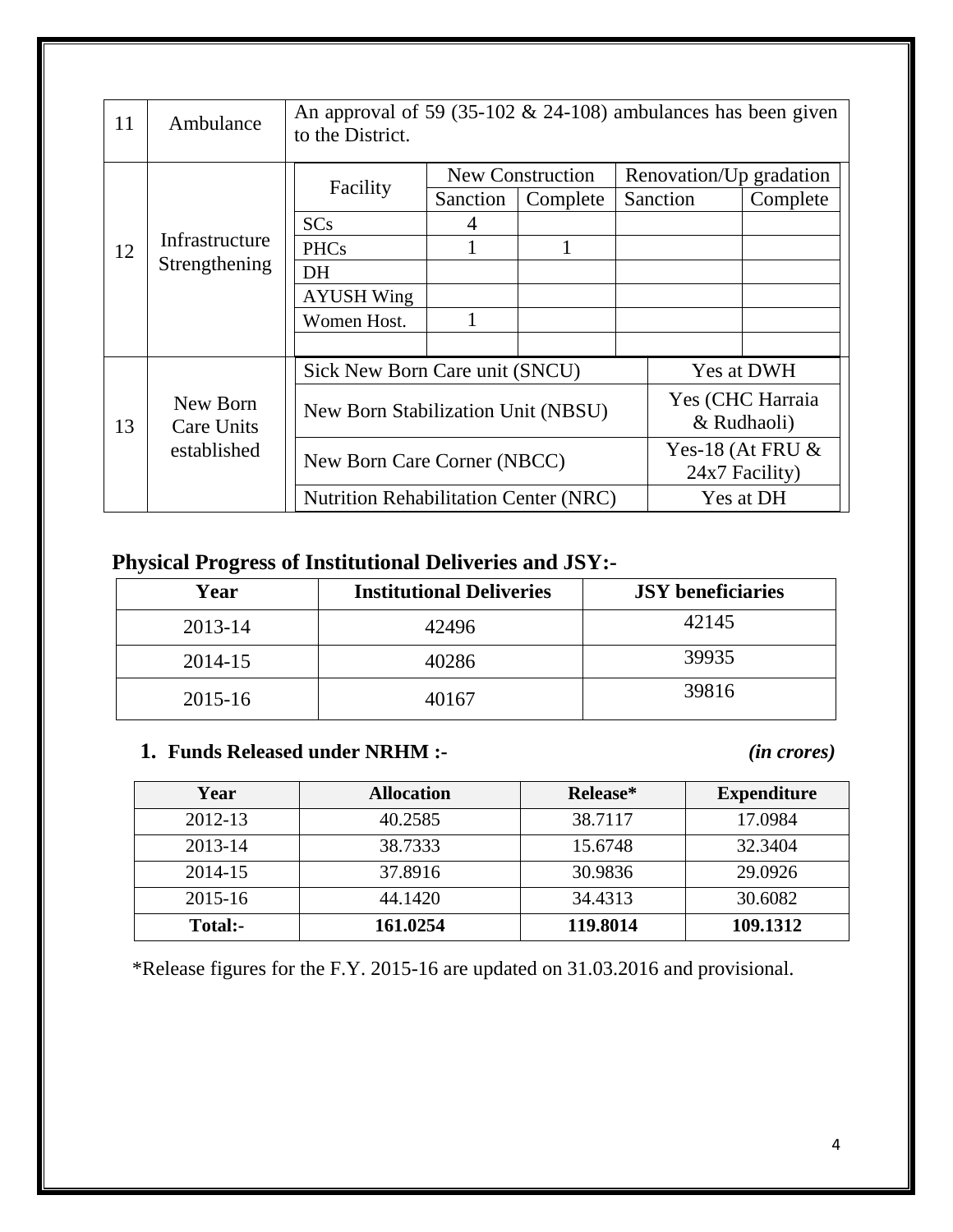#### **NUHM**

#### **A. Demographic Profile (As per Census 2011): -**

|                | Total Population (In lakhs)                                                                  | 24,64,464     |
|----------------|----------------------------------------------------------------------------------------------|---------------|
| $\overline{2}$ | Urban Population (In lakhs)                                                                  | 1,14,657      |
| 3              | Urban Population as percentage of total population                                           | 21.49         |
| 4              | Urban slum population (in lakhs)                                                             | 0.54500       |
| 5              | Slum population as percentage of urban population                                            | 47.30         |
| 6              | Number of Metro cities                                                                       | 0             |
| 7              | Number of Million + cities $(> 10$ lakh population)                                          | 0             |
| 8              | Number of cities with 1 to 10 lakh population                                                |               |
| 9              | Number of towns with less than 1 lakh but more than 50<br>thousand population                | 2             |
| 10             | Number of State HQs/District HQs which have population<br>between 50 thousand to 30 thousand |               |
| 11             | Total Eligible cities $(6+7+8+9+10)$                                                         | $\mathcal{R}$ |
| 12             | Total cities covered under NUHM till 2015-16                                                 |               |

### **B. Coverage:-**

#### **Status of NUHM in the District :- Basti.**

| (Position as on $31st$ December, 2015) |  |  |
|----------------------------------------|--|--|
|----------------------------------------|--|--|

| Sl. No. | <b>Activities</b>                     | <b>Approved</b>   | <b>Progress</b> |
|---------|---------------------------------------|-------------------|-----------------|
| 1.      | <b>Planning &amp; Mapping</b>         | Yes               | Complete        |
|         | <b>Human Resource</b>                 | <b>Sanctioned</b> | $In - position$ |
|         | <b>Medical Officers</b>               | 4                 | 2               |
|         | <b>Staff Nurses</b>                   | 3                 | 3               |
|         | <b>Auxiliary Nurse Midwife (ANMs)</b> | 11                | 11              |
| 2.      | Lab Technicians                       | $\overline{2}$    | $\overline{2}$  |
|         | Pharmacists                           | $\overline{2}$    | $\overline{2}$  |
|         | <b>ASHA</b>                           | 28                | 20              |
|         | Mahila Arogya Samiti (MAS)            | 56                | $\Omega$        |
|         | State Program Management Unit         | 0                 | 0               |
|         | District Program Management Unit      |                   |                 |
|         | <b>Infrastructure</b>                 |                   |                 |
| 3.      | <b>U-PHCs</b>                         |                   |                 |
|         | Strengthening of U-PHCs               | $\overline{2}$    | $\overline{2}$  |
|         | New U-PHCs                            | 0                 |                 |